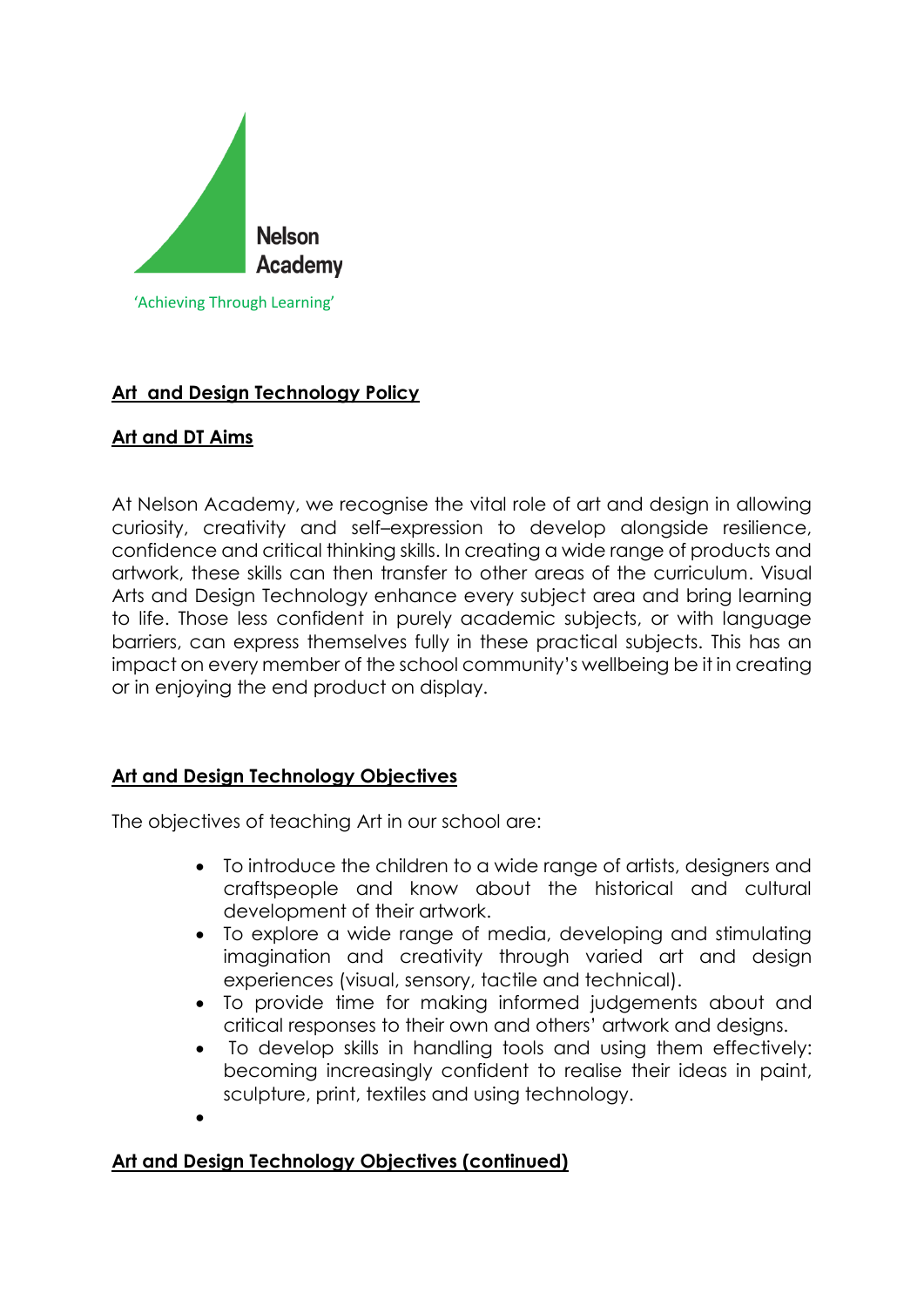The objectives of teaching Design Technology in our school are:

- To describe and evaluate a range of products, in order to use them as inspiration for their work.
- To develop skills in handling and using a range of tools to make prototypes and products using construction materials, ingredients and textiles.
- To expand technical knowledge to allow for success and growing resilience in dealing with problems.

## **Implementation:**

In line with the National Curriculum for Art and DT, and our EMAT curriculum for Art, children in both key stages are given opportunities to develop a wide range of art and design skills and techniques.

Artwork, Artists and Craftspeople are introduced at the start of each unit of work and are revisited and contrasted with others as the children progress through their primary school years. This builds an understanding of many art forms and forms an ability to comment on art made for a range of purposes and in a range of styles.

In Design and Technology, children follow design, make, assess/ evaluate format in creating a range of products each year. This allows them to have at least one food, one construction and one textile experience per year. These are usually linked to class topics and provide meaningful purpose for their work e.g. food linked to a religious celebration, functioning models linked to transport or textiles linked to a period in history e.g. a freedom quilt.

Class teachers ensure there is good coverage of Art and DT skill/ subject teaching, sometimes blocking units to allow for a concentrated period on one product/ piece of art. A progression of skills document is provided to ensure skills are built on year by year.

## **Inclusion:**

Children with higher level additional needs are given extra support in using tools and materials with 1:1 teaching assistants where possible. Extra sensory opportunities and the chance to explore media are given to support work across the curriculum through each child's NAPs - e.g. using playdough to make letters. In addition to this, a small group from Key Stage 1 and 2 are given a special project to work on with support, linked to season or a special event in school (e.g. Christmas display project). Children for this group are selected from the lower 20% of achievers on pupil asset and in discussion with class teachers.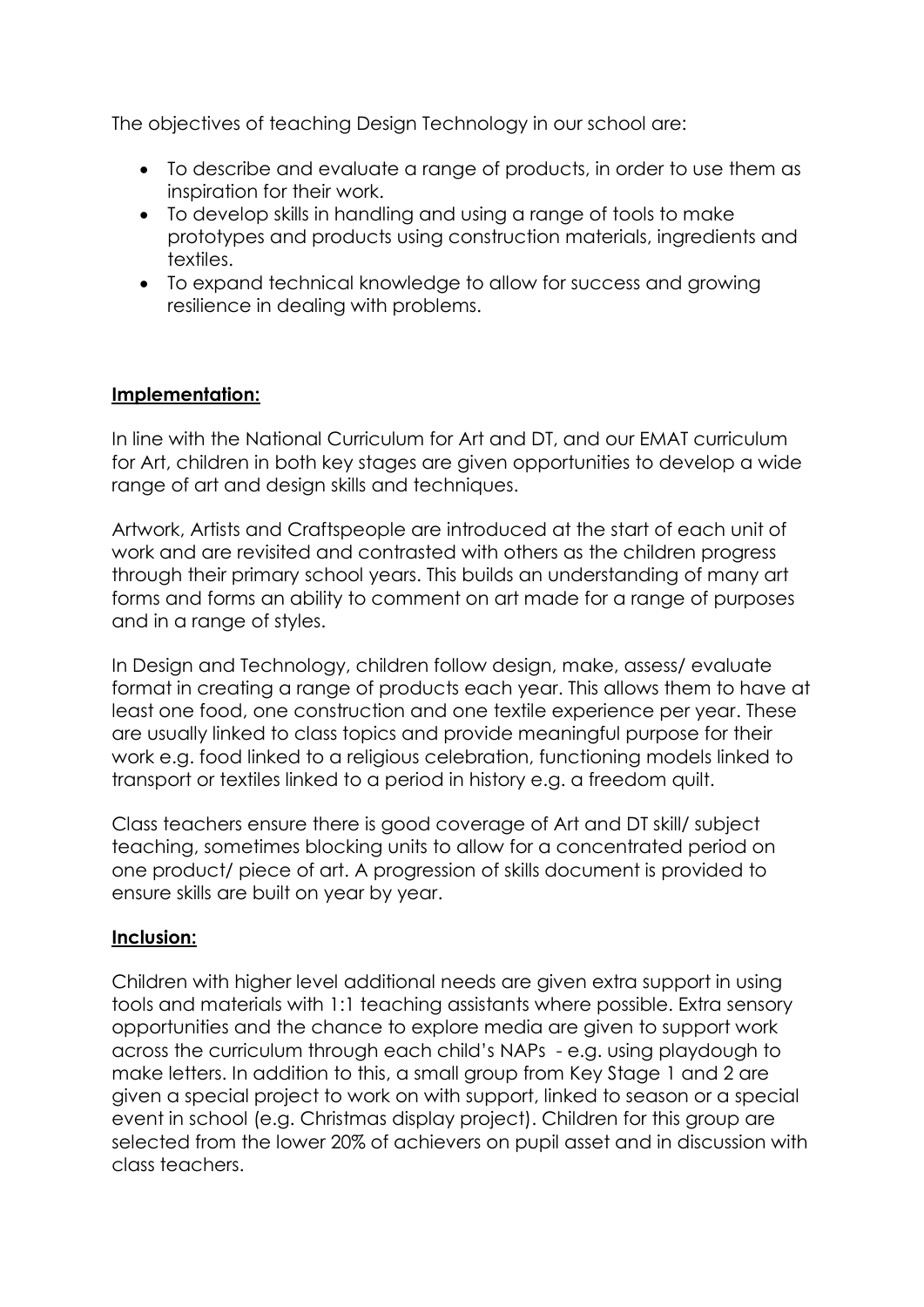## **Extra Curricular Art and DT:**

Extra curricular clubs that cover arts and DT are offered throughout the year. In these clubs, children with particular interest or flair are given further opportunities to develop skills and try out new techniques. Enjoyment in these sessions is often shared in exhibitions and displays for the wider community.

## **Curriculum planning:**

Art: Children in both Key Stages follow our EMAT Art Curriculum, covering a rich and diverse breadth of art, artists and art movements. Throughout the years, skills in colour, line, pattern, form, texture and space in both discrete and crosscurricular lessons. The curriculum document suggests artworks and artists to introduce in each year group – these are linked to other years and ensure learning is revisited and embedded. There is challenge in the introduction of technical vocabulary which is set out in Knowledge organisers for each unit.

Design and Technology: Cross Curricular opportunities for DT DMA projects covering three strands: food technology, construction and textiles, are provided at least once per school year in each area. Some of these projects are covered in reading café sessions and some are blocked on special days to allow more time at once to complete work.

All Art and DT lessons are evidenced in Class Sketchbooks to allow for adaptation where needed. As we have, this year, taken on the new EMAT curriculum, we are gathering evidence of impact through a collection of photos, pupil voice and class sketchbooks.

## **The Early Years Foundation Stage:**

Please see the Early Years Framework

## **Assessment and Coverage:**

Each full term, teachers record their assessment of each child's Art achievements on Pupil asset. From here, the Art SL assesses those with difficulty and those who show above average skill and works with teachers to find ways to support and encourage these children.

Class Sketchbooks (or Arts Books) are kept by each class teacher from Nursery through to Year 6, and act a record of all Arts and DT based learning their class